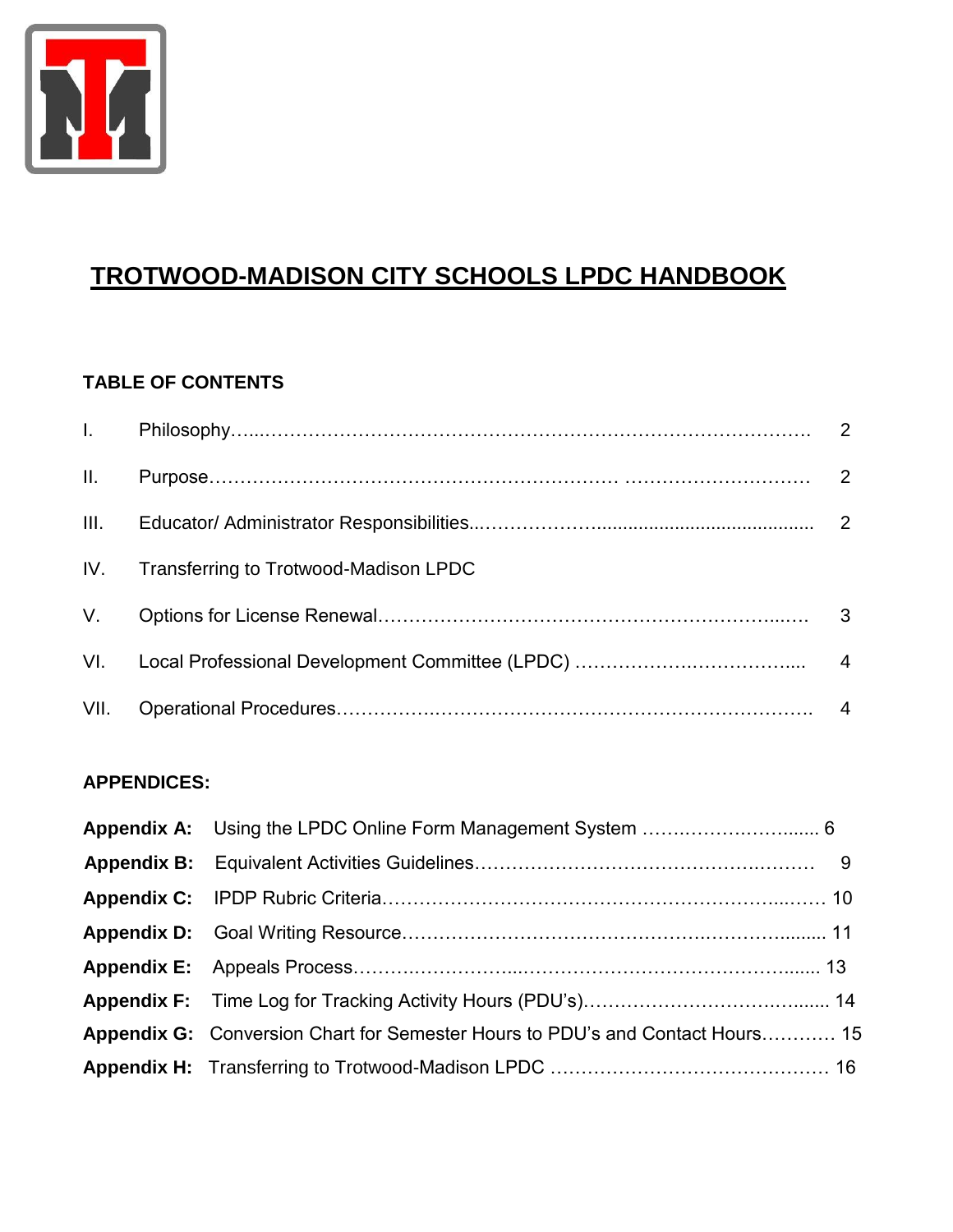### **I. Philosophy**

The Trotwood-Madison School District's Local Professional Development Committee's (TM-LPDC) vision focuses on the belief that professional development should be shaped by those who experience it. Trotwood-Madison teachers must take responsibility for their own professional growth, and must ensure that it is relevant and meaningful to their own needs, the needs of their students, and aligns with the goals of the Trotwood-Madison School District. They must be empowered to craft their own professional development, to embed it in their daily work, and to build professional collegiality as they learn and grow with others. The Trotwood-Madison City Schools Local Professional Development Committee (TM-LPDC) provides a structure for realizing this vision of professional development and personal accountability.

### **II. Purpose**

Trotwood-Madison Local Professional Development Committee (TM-LPDC) has three main functions:

- 1. Oversee, review, and approve Individual Professional Development Plans (IPDP) to make sure they are aligned to the profession / position and meet the outlined criteria.
- 2. Determine whether the professional development activities completed meet the goals identified in the IPDP and the requirements for licensure renewal.
- 3. Renew teacher and administrator licenses.
- 4. Provide training and ongoing support in the creation and maintenance of the documentation related to the credentialing process.
- 5. Meets monthly or as needed to review documentation.

The Trotwood-Madison Local Professional Development Committee makes decisions as a collective team. No single individual of the committee has a greater responsibility as it pertains to the approval of items submitted to the committee for review.

#### **III. Educator/ Administrator Responsibilities**

Each educator is responsible for developing his or her own professional development plan.

The educator will:

- A. Develop an Individual Professional Development Plan (IPDP) related to the individual's license and position. *See Appendix A*. The IPDP must be approved prior to starting any professional development activities. The IPDP should focus on the following:
	- One's own strengths and weaknesses.
	- An area of professional growth related to the Standards for Ohio Educators. *See goal writing resource in Appendix D*.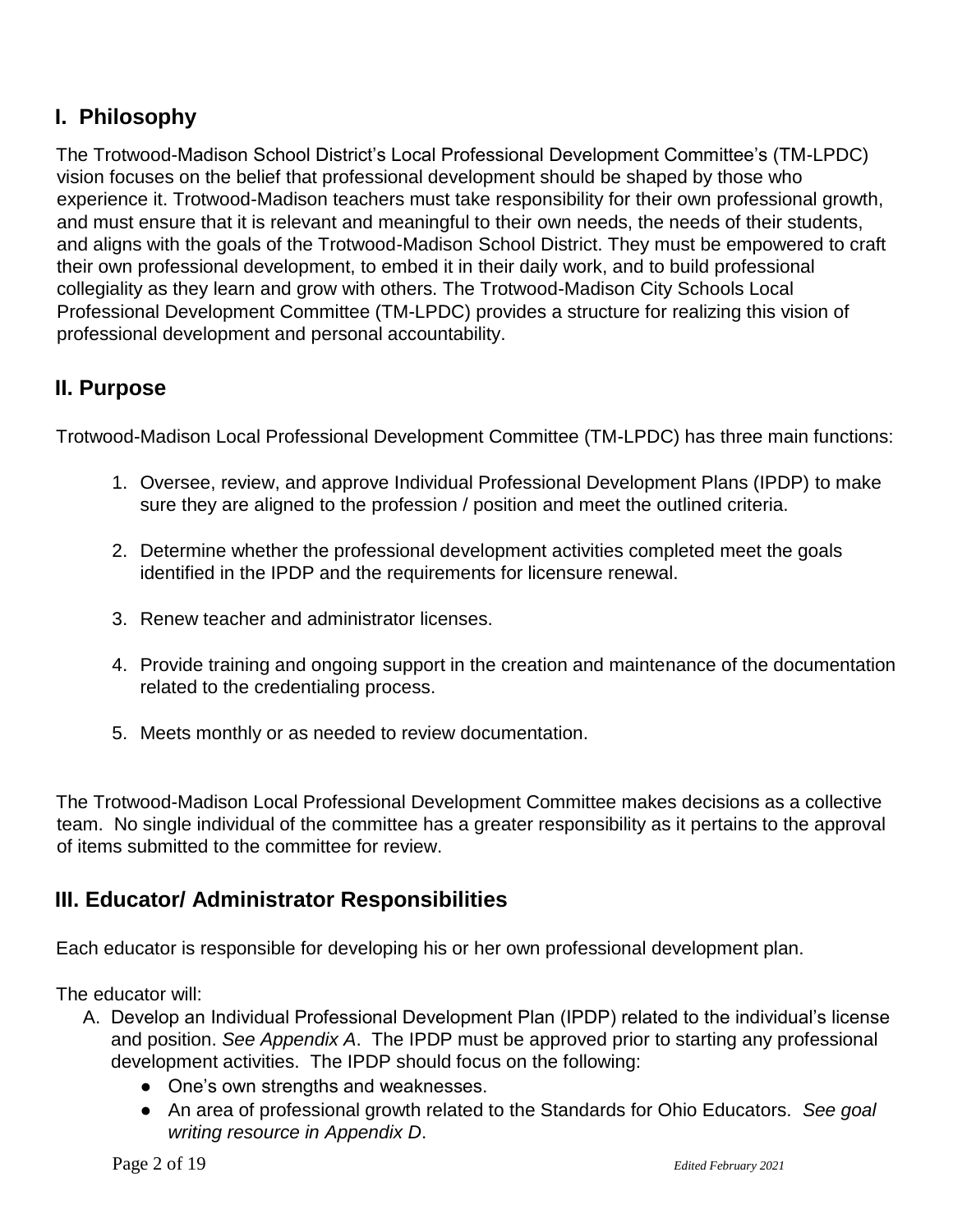- B. Submit the IPDP to the LPDC for approval. If transferring an IPDP from another entity, you must enter your IPDP goal(s) as well as upload transfer documentation (accrued hours, Leaving LPDC form, etc.) on the Trotwood-Madison City Schools LPDC site. See Appendix H and below for additional information.
- C. Track all semester/quarter hours, PDU's, and contact hours in the LPDC online portal as they are completed. See *Appendix A* for instructions on how to use the portal.
	- Professional Development units **must be submitted within the same school year** that the activities were completed; no later than the final LPDC meeting of the current academic year which is generally held in mid-May.
	- Professional development reflection and documentation must be submitted within the same school year that the hours were taken in order to receive credit.
	- Coursework and professional development activities completed over the summer and during the school year must be submitted to the committee by the final LPDC meeting of the current school year which is generally held in mid-May.
- D. Submit online application and payment to ODE to request renewal <https://safe.ode.state.oh.us/portal>

### **IV. Transferring to Trotwood-Madison LPDC**

To transfer your previously developed IPDP to Trotwood-Madison City Schools, please follow the steps below to complete that process:

- 1. Contact your previous district's LPDC to complete the **Approval Verification Form for Educators** [Leaving an Ohio Local Professional Development Committee \(LPDC\).](http://education.ohio.gov/getattachment/Topics/Teaching/Professional-Development/LPDC-s/LPDC-Forms/Educators-Exiting-an-LPDC-Form_editable-1.pdf.aspx?lang=en-US) (Appendix H)
- 2. Log into the [Trotwood-Madison LPDC website.](http://summitesc.net/lpdc/Manage/index.asp?DistrictID=38) Your username should be your email and the generic password is Trotwood-Madison.
- 3. Create a new IPDP on our website, using the same goals from your other district

#### **IPDP Facts:**

- Any educator who needs to renew their educator license must have an approved IPDP on file
- IPDP goals expire at the end of each licensure cycle
- A new IPDP must be developed after your license is renewed. It is recommended that the new IPDP is created as soon as the new license is issued, preferably by July 1st.
- Any teacher requesting tuition reimbursement must have an approved IPDP on file **prior** to the start of the class for which reimbursement will be requested
- Credit will **not** be provided for professional development activities completed prior to the approval of an IPDP
- Beginning teachers working under a four-year resident educator license must complete the resident educator program, and do not need an IPDP. (Exception: resident educators requesting tuition reimbursement do need an IPDP)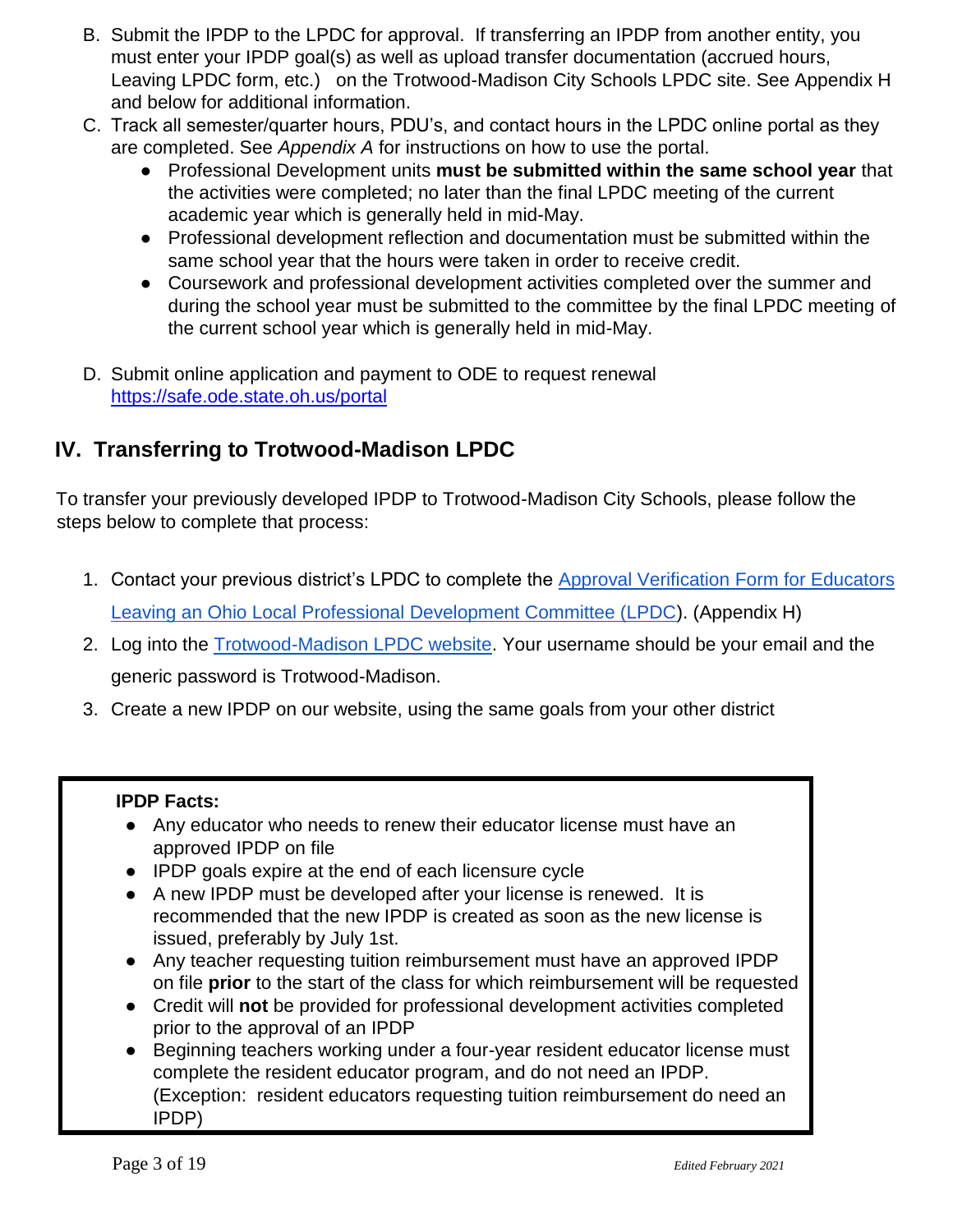### **V. Options for License Renewal**

Educators in Trotwood-Madison have the opportunity to participate in a variety of professional development activities. All activities must relate to your IPDP goals. See the list of Equivalent Activities for additional information.

Please note that supporting documentation must be submitted within the same school year that the hours were taken, no later than the last LPDC meeting of the school year which is generally held in mid-May.

Options include:

- 1. College coursework
	- Coursework must be from an accredited college or university and must align with the goals identified in your IPDP
	- If only using university hours to renew, either 6 semester hours or 9 quarter hours are needed
- 2. Continuing Education Credits (PDU's)
	- If only using PDU's to renew, 18 PDU's or 180 contact hours are needed
- 3. A combination of PDU's and credit hours may be submitted for renewal

### **VI. Local Professional Development Committee (LPDC)**

Trotwood-Madison LPDC committee consists of a minimum of five members:

Three teacher members elected by the Trotwood-Madison Education Association, two administrative members appointed by the Superintendent. See Article 26 for additional information.

### **VII. Operational Procedures**

- 1. Committee Policies:
	- a. Submitting IPDP
		- i. Prior to beginning any professional development activity that will be used to renew an educator or administrator license, an IPDP must be submitted and approved by the LPDC. See Goal Writing Resource in *Appendix D.*
		- ii. Committee members will evaluate the IPDP according to the checklist included in *Appendix C.* Notification of the status of the IPDP will be emailed automatically from the LPDC portal.
	- b. Submitting paperwork for license renewal
		- i. Educators are responsible for filling out the online Professional Development Activity form and submitting supporting documentation (i.e. transcript, time log, etc.) to the LPDC at **LPDC@trotwood.k12.oh.us.**
		- ii. Professional development reflections and documentation must be submitted within the same school year that the hours were taken in order to receive credit. Summer activities must be submitted no later than the beginning of the semester following completion of the activity
	- c. Appeals Process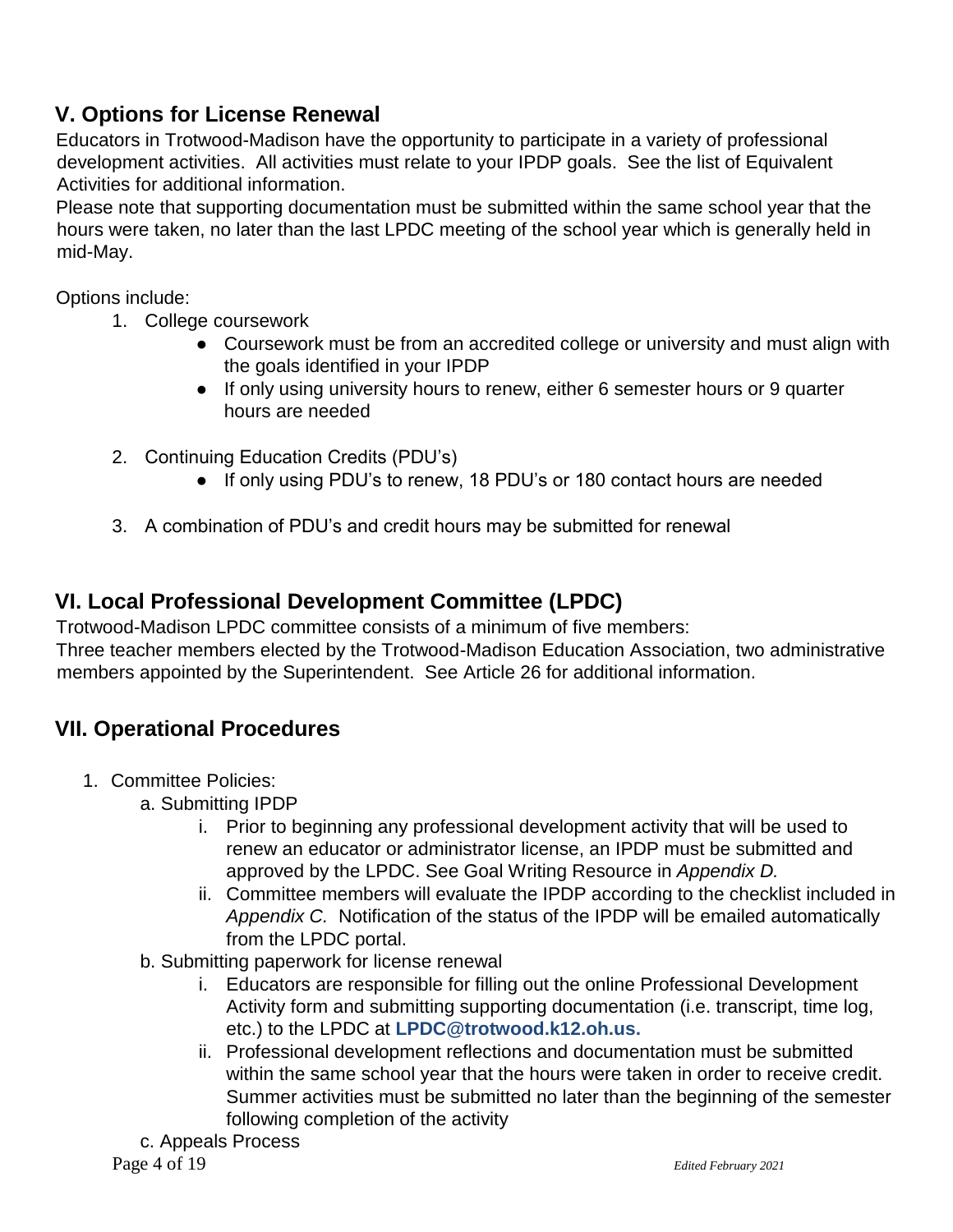- i. In the event that an educator does not agree with the decision of the committee, the educator may appeal as outlined in Article 26.06
- 2. Meetings:
	- a. The LPDC will operate under the Open Meetings Act, "The Sunshine Law". Meetings are open to any educator who wants to attend.
	- b. The committee will meet monthly, after school, at central office. Meeting dates will be posted in August of each school year on the LPDC website.
	- c. Meetings will take place when a quorum is present. A quorum consists of two teacher members and one administrative member when reviewing teacher documents, and two administrative members and one teacher member when reviewing administrative documents. The meeting will be rescheduled and the membership will be notified when a quorum is unable to attend.
	- d. Documentation is due to the committee by the Friday before the meeting to be included on the agenda and reviewed. Documents submitted after the deadline for the month will be reviewed at the meeting scheduled for the following month.
- 3. Committee Members
	- a. Committee Chair**:** One teacher member will serve as the committee chair. The committee chair:
		- i. creates the meeting agenda and serves as the facilitator
		- ii. is responsible for communicating to teacher membership
		- iii. confirms LPDC is registered with the state department each fall
		- iv. confirms e-signatures with the state.
		- v. submits the request to be added to the agenda for committee member stipends at the beginning of the school year
		- vi. ensures funds are allocated for the LPDC website and that the website is maintained and renewed each year
	- b. State Approved Signature
		- i. Three teacher-committee members will be designated to be e-signers with the state department. The committee chairman will verify e-signatures each fall.
	- c. Terms of Committee Members

i. Administrator members will serve a minimum of one year. Every fall the Superintendent will designate the new (or returning) administrators. ii. Teacher members will serve a minimum of three-year terms. Members who wish to resign are to notify the committee by January 31. Positions will be posted at the conclusion of the three-year term. The TMEA president or designee will notify the general membership when there will be a vacancy on the LPDC committee.

- iii. Teacher members will receive a stipend of \$800 per year. The Committee Chair will receive a stipend of \$2000 per year.
- 4. Committee Responsibilities
	- a. Establish calendar of monthly meetings and post them on the LPDC website.
	- b. Review all Individual Professional Development Plans (IPDP) submitted
	- c. Notify educators via email of status of their IPDP's and professional development activities.
	- d. Review documentation related to licensure renewal.
	- e. Approve license renewals.
	- f. Share LPDC policies with educators
	- g. Review handbook on a yearly basis and update it as needed.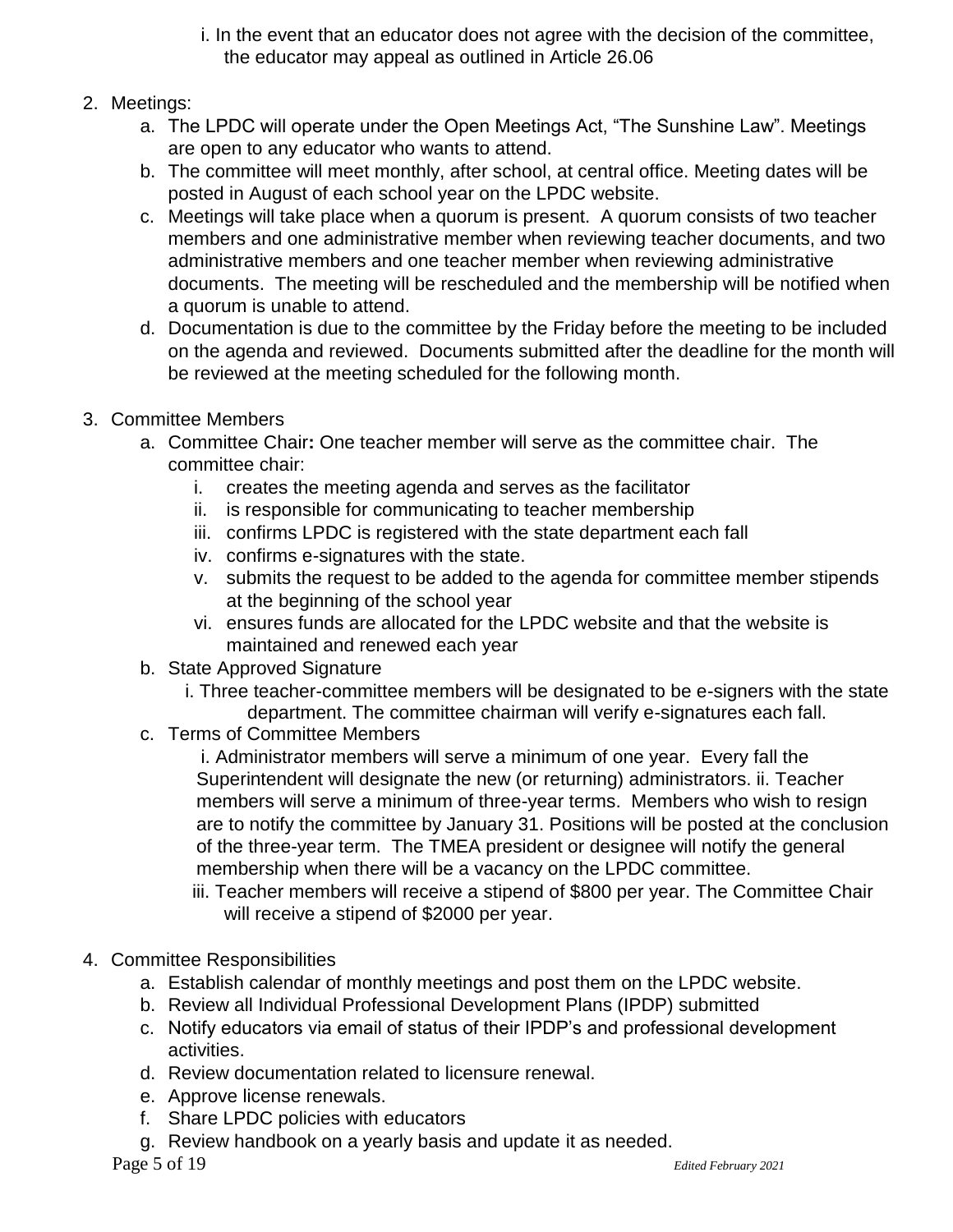### *NOTE: Educators are responsible for ensuring their information on the LPDC website is updated and accurate.*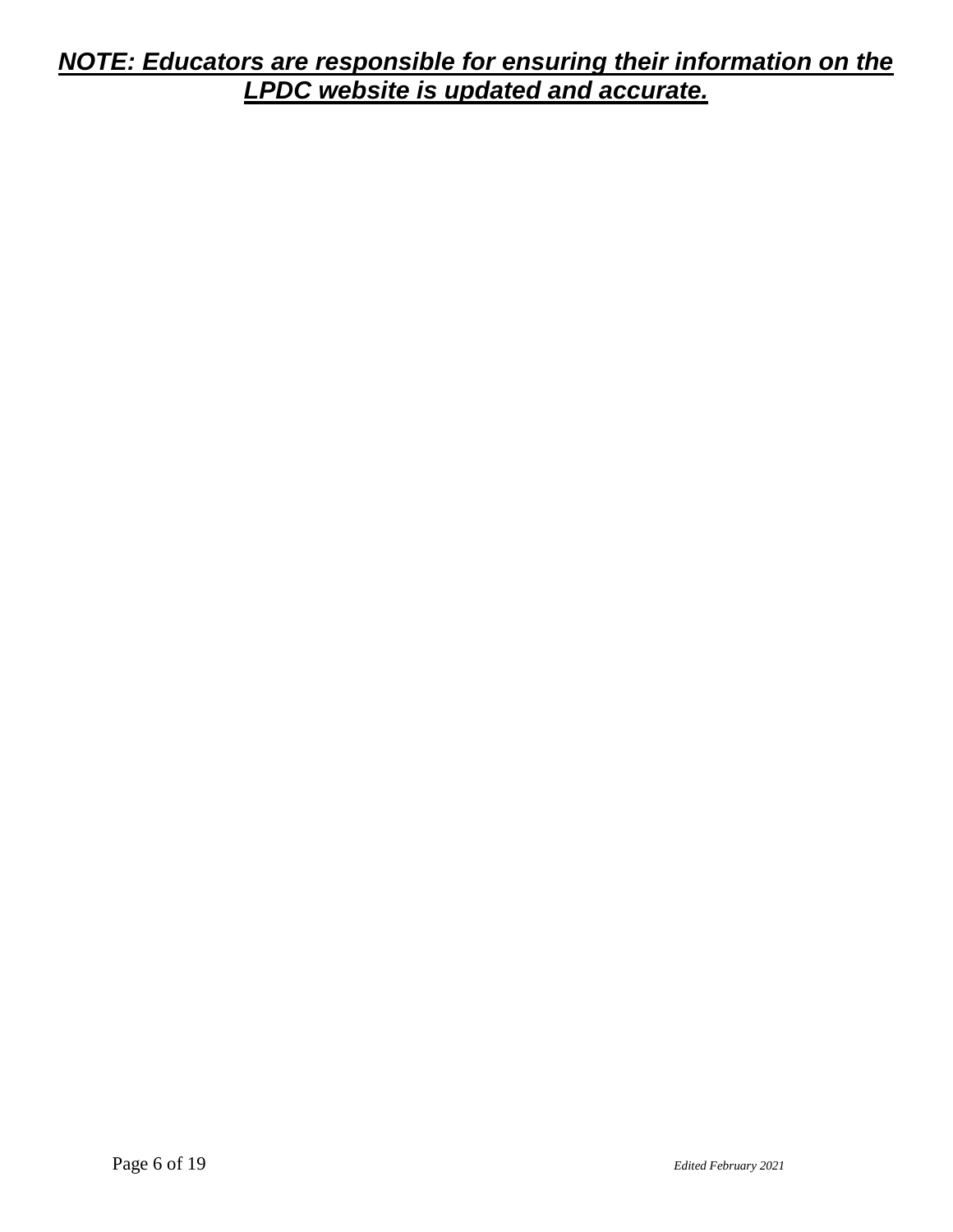*Appendix A*



**Trotwood-Madison City Schools** 

# **Using the LPDC Online Form Management System**

<http://cybersummit.org/lpdc/Manage/index.asp?DistrictID=38>

# **Getting Started**

We have created an account for each certified staff member in the district using a generic password for all staff members. Please check with a LPDC member if you do not know the generic password (it is not printed here for security reasons). Once you have successfully logged in, you will be able to change your password to something more secure. To log in, you will use your email address (your *FULL* 

|           | <b>User Login</b>                              |
|-----------|------------------------------------------------|
|           | Email: (your full email address)               |
| Password: |                                                |
|           | Login Now                                      |
|           | New User Registration<br>Forgot Your Password? |

email address, e.g. "yourname@ trotwood.k12.oh.us") and your chosen password to access your account.

# **Completing a Form**

On the My LPDC Forms page, you have the ability to fill out your LPDC forms such as your IPDP, or approval for professional development activities. Simply choose the type of form you wish to fill out from the list provided.



On the forms themselves, you will find a few links containing information that may

help you when filling out those forms. The information will pop up in a new window, so it will not interfere with your writing process.

eeds of the educator, the students, the school, and our district. reas listed in the Professional Development Standards (A Hints on writing goals)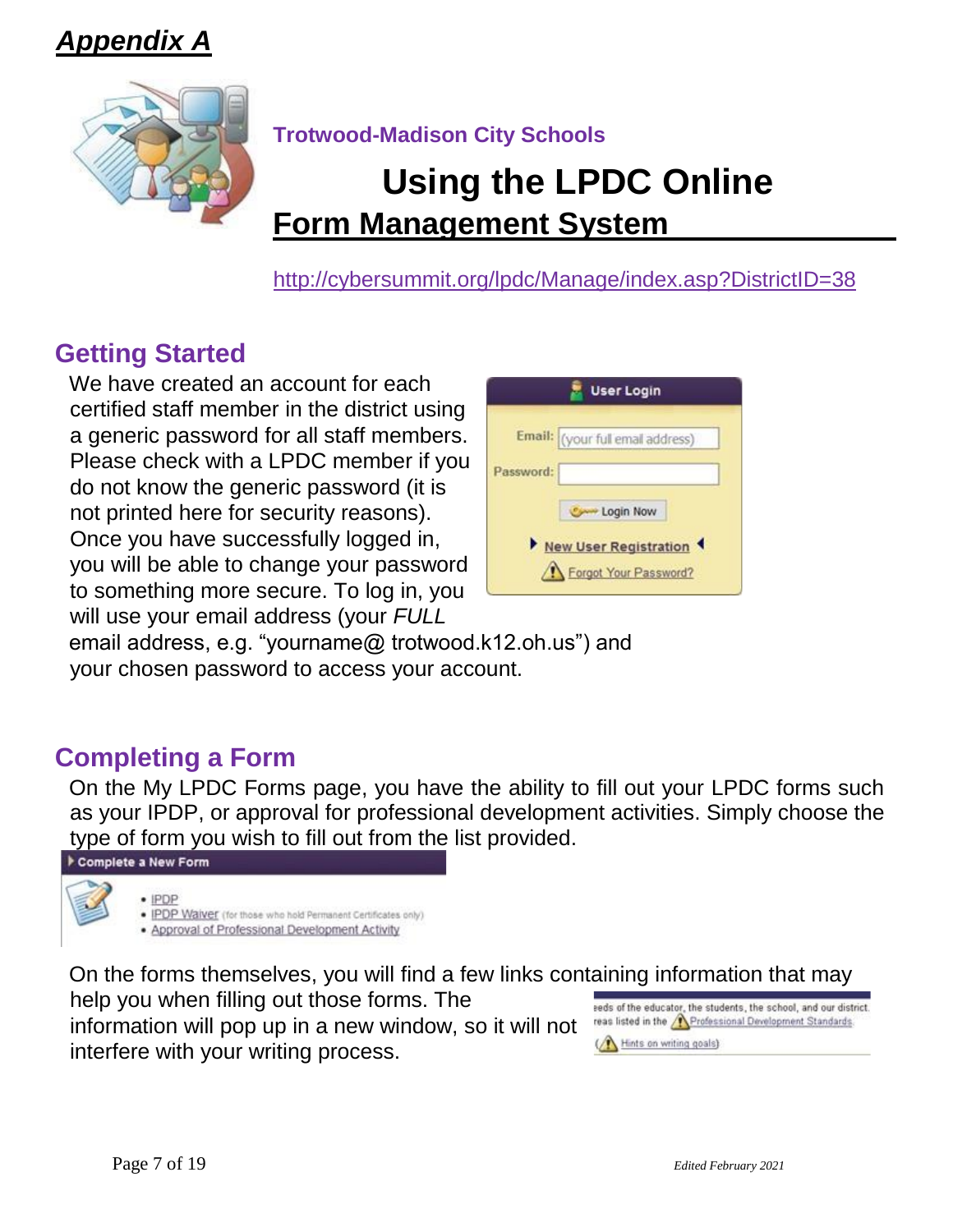When you finish filling out your form, click the Save button at the bottom of the form to save your work.

**Note: At this point, you have only SAVED your form; it has not yet been SUBMITTED to the LPDC committee for review!** 

# **Submitting a Form**

The My LPDC Forms page keeps track of all of the forms that you have saved and allows you to make changes to your saved forms or submit them to the committee. When you are ready to send your form in to the committee, simply click the **Submit**  button for that form. All of these controls are under the **Status** heading.

# **About Form Status**

**Unsubmitted** This form has been saved, but has not yet been submitted to the LPDC. You may submit it by clicking Submit, or click Edit to make further changes.

**Pending** This saved form has been sent to the LPDC, and is awaiting their approval. You may not make any changes to it, but you may View it.



**Approved** This form has been submitted to and approved by the committee.

**Pre-Approved** This Professional Development form has been submitted to and approved by the committee, but you will not receive credit until you have submitted verification that this activity has been completed (e.g. transcript, certificate of attendance, activity log, etc…)

**Needs Revision** This form was submitted to the LPDC but was NOT approved. Clicking the Edit button will allow you to view the reasons *why* this form was not approved, and allow you to make changes to it, if you wish to resubmit it.

| <b>Contact Hours Awarded</b> |
|------------------------------|
|                              |
|                              |
|                              |
|                              |
|                              |

### **Tracking Contact Hours**

The My LPDC Forms page also keeps a running count of all the Contact Hours that you have earned through activities you have submitted *through this site*. It may or may not be an accurate representation of how many credits you have actually earned. This number is provided just to help you keep track of what you have earned to date, but DOES NOT include any forms that you turned in on paper**. All of the numbers in this column have been converted into Contact Hours, therefore a 3 semester hour graduate class will be listed as 90 Contact Hours**. For your reference, a chart describing how many Contact Hours a given activity may be worth is located on the LPDC homepage.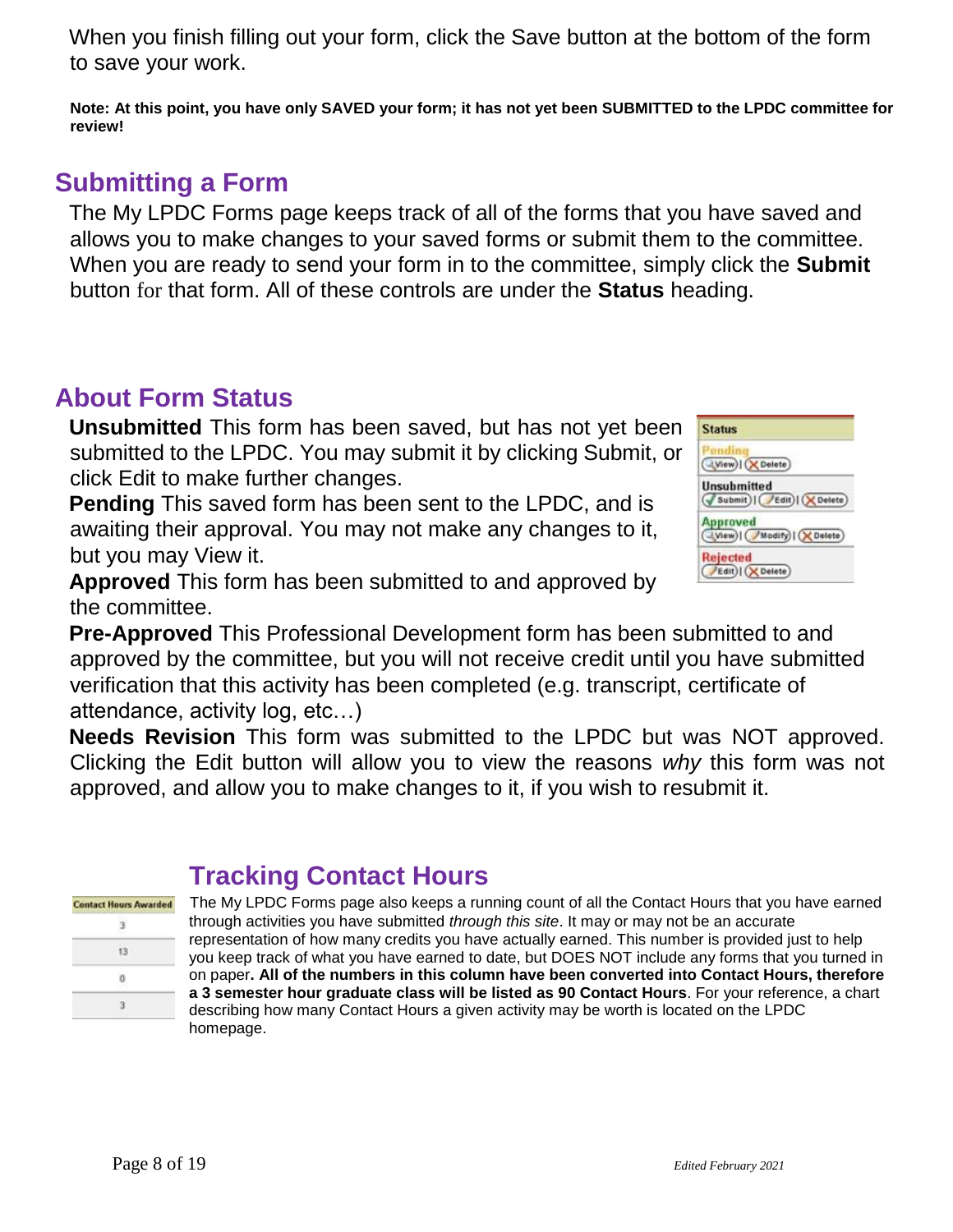### **Automatic Feedback**

Whenever one of your forms has been reviewed by the committee, you will receive instant feedback via email to notify you whether your form has been accepted or rejected. If your form was rejected, then you can log into the system to view comments from the LPDC committee describing why it was not approved.

### **For More Help**

If you have any further questions about one of your submissions, or about any of the LPDC requirements, please contact:

LPDC Committee LPDC@trotwood.k12.oh.us

If you are having any questions about the online system itself, or have technical difficulties using the site, please contact:

Tom Jansen Summit **ESC** (330) 945-5600 x511283 TomJ@SummitESC.org

© 2019 Summit County Educational Service Center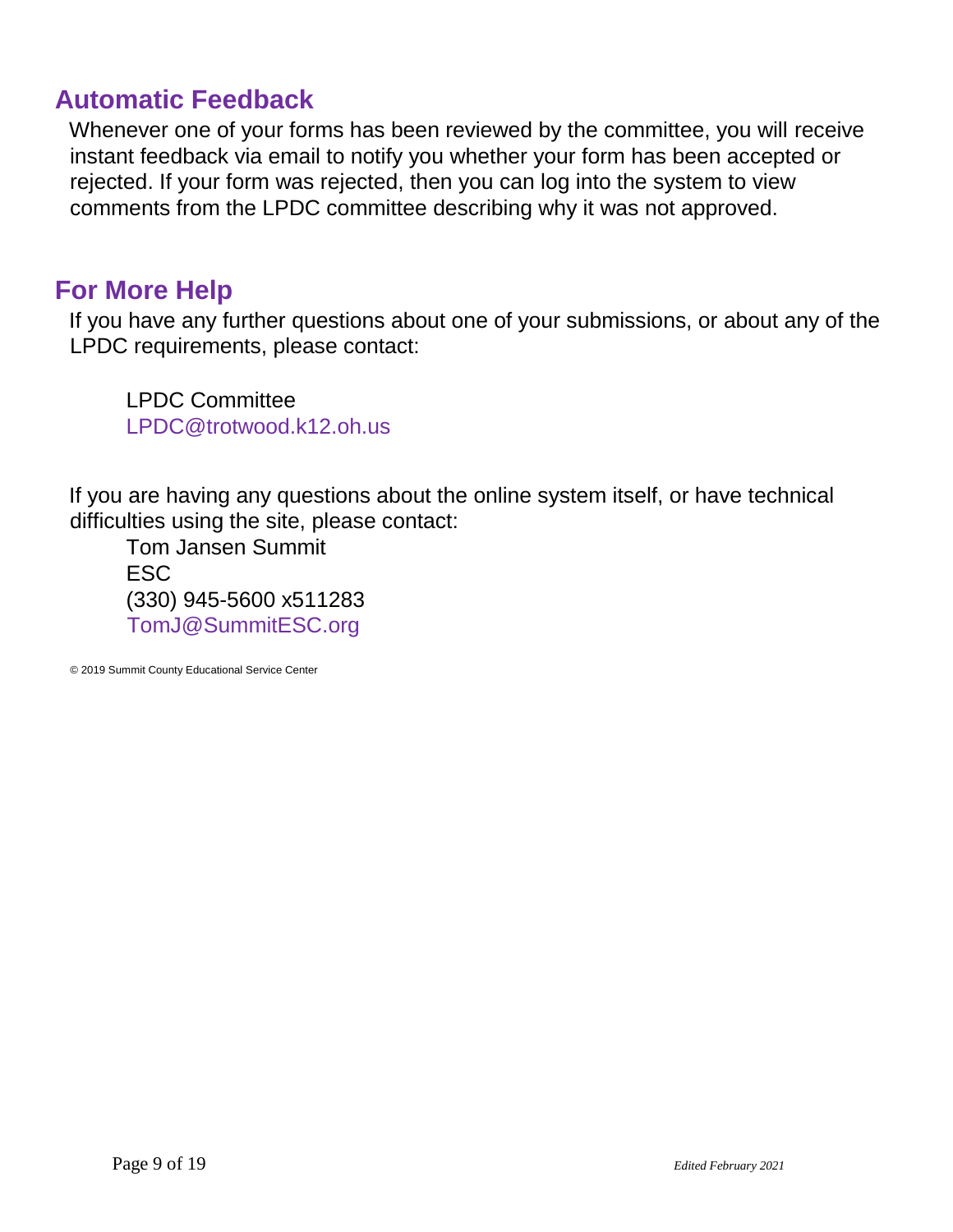# **Appendix B Equivalent Activities Guidelines**

| <b>Activity</b>                                                                                                       | <b>Maximum</b><br>PDU's            | <b>PDU Value</b><br>$1$ PDU = 10<br>clock<br>(contact)<br>hours | Verification                                    | <b>Criteria</b>                                                                                                                             | Timeline                           |
|-----------------------------------------------------------------------------------------------------------------------|------------------------------------|-----------------------------------------------------------------|-------------------------------------------------|---------------------------------------------------------------------------------------------------------------------------------------------|------------------------------------|
| College<br>courses                                                                                                    | No limit                           | 1 sem. hour<br>$= 3$ PDU's 1<br>$qtr$ hour = 2<br>PDU's         | Transcript                                      | Must be related to IPDP<br>goals<br>*Must be from an<br>accredited university                                                               | Uploaded by May 1<br>of SY earned  |
| Workshops /<br>Webinars /<br>Conferences<br><b>Public Works</b><br>online training<br>and<br>mandatory<br>district PD | No limit                           | 1 clock<br>(contact) hour<br>$= 0.1$<br>PDU                     | PDU certificate or<br>certificate of attendance | Must be related to IPDP<br>goal                                                                                                             | Uploaded by May 1<br>of SY earned. |
| Mentoring                                                                                                             | PDU's<br>6<br>per license<br>cycle | 1 clock<br>(contact) hour<br>$= 0.1$<br>PDU                     | Activity verification form<br>and/or Time Log   | Mentor of teacher or<br>administrator in Entry<br>Year Program<br>Must be related to IPDP<br>goal                                           | Uploaded by May 1<br>of SY earned. |
| Curriculum /<br>Assessment<br>Committee                                                                               | 6 PDU's<br>per license<br>cycle    | 1 clock<br>(contact) hour<br>$= 0.1$<br>PDU                     | Activity verification form<br>and/or Time Log   | Service on local, county,<br>state, or national formal<br>committees.<br>Must be related to IPDP<br>goal                                    | Uploaded by May 1<br>of SY earned. |
| Professional /<br>District/<br>School<br>Committee                                                                    | 6 PDU's<br>per license<br>cycle    | 1 clock<br>(contact)<br>hour $= 0.1$<br>PDU                     | Activity verification form<br>and/or Time Log   | Service on school,<br>district, local, county,<br>state, or national formal<br>committee.<br>Must be related to IPDP<br>goal                | Uploaded by May 1<br>of SY earned. |
| PLC(TBT)<br>Staff meetings,<br><b>Building Book</b><br><b>Studies</b>                                                 | 9 PDU's<br>per license<br>cycle    | 1 clock<br>(contact)<br>hour $= 0.1$<br>PDU                     | Activity verification form<br>and Time Log      | Must contribute to the<br>education profession for<br>the purpose of<br>increasing student<br>achievement.                                  | Uploaded by May 1<br>of SY earned. |
| <b>Grant Writing</b>                                                                                                  | PDU's<br>6<br>per license<br>cycle | 1 clock<br>(contact) hour<br>$= 0.1$<br>PDU                     | Activity verification form<br>and Time Log      | Not dependent on<br>award of grant.<br>Planning and<br>preparation only, not for<br>management of grant.<br>Must be related to IPDP<br>goal | Uploaded by May 1<br>of SY earned. |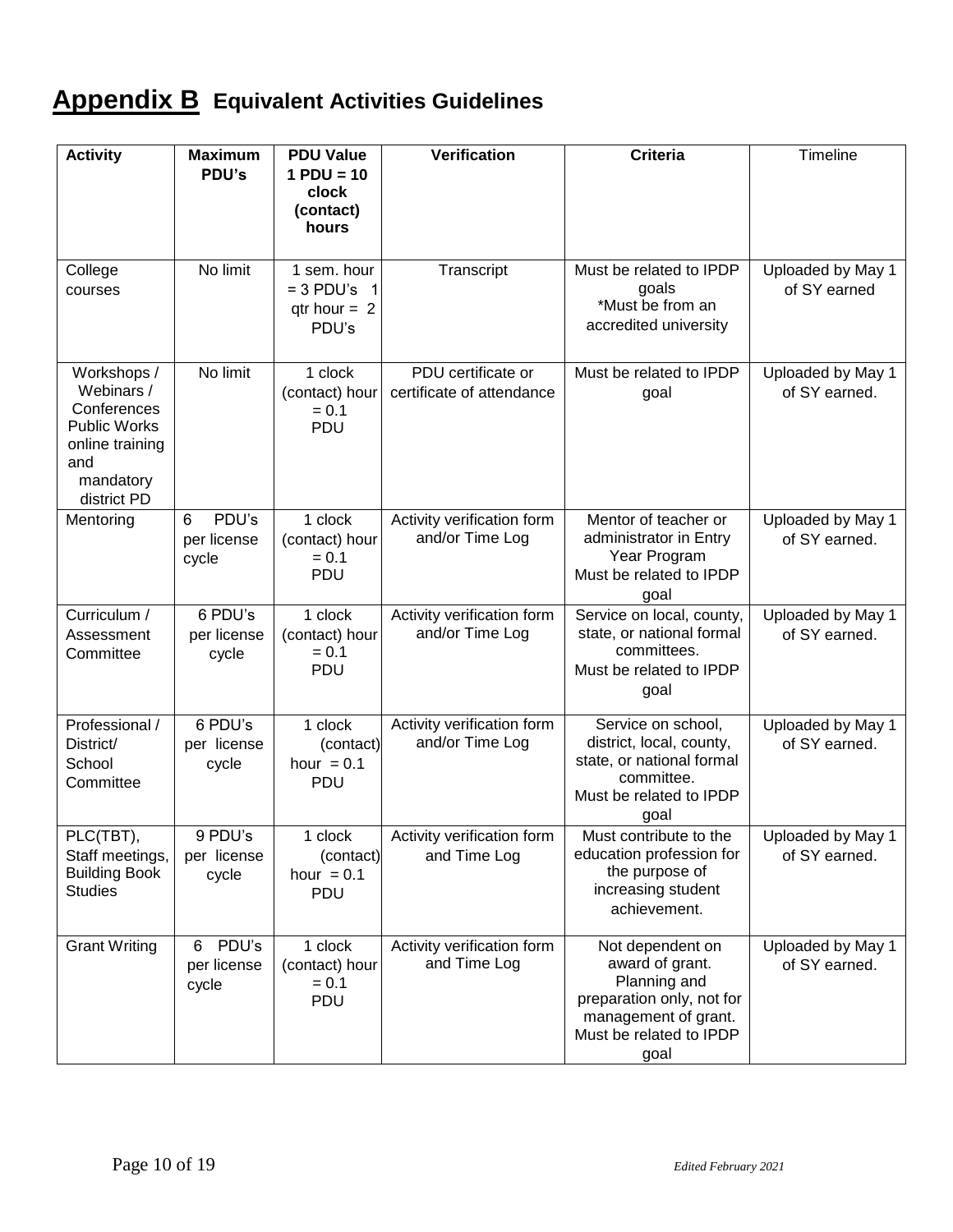| Formal<br>Presentation to<br>Peers or<br>Dissemination<br>0f | 9 PDU's<br>per license<br>cycle   | up to $3$<br>PDU's per<br>presentation<br>or<br>professional<br>article. | Program / Agenda or<br>Copy of published<br>article/book or<br>Activity verification form<br>and/or Time Log | Must contribute to the<br>education profession.<br>Must be related to IPDP<br>goal | Uploaded by May 1<br>of SY earned. |
|--------------------------------------------------------------|-----------------------------------|--------------------------------------------------------------------------|--------------------------------------------------------------------------------------------------------------|------------------------------------------------------------------------------------|------------------------------------|
| Professional<br>Knowledge                                    |                                   | up to $6$<br>PDU's per<br>book                                           |                                                                                                              |                                                                                    |                                    |
| Peer<br><b>Observation</b>                                   | 1 PDU per<br>licensing<br>cycle   | 1 clock hour $=$<br>0.1 PDU                                              | Activity verification form<br>and/or Time Log and<br>reflection                                              | Must be related to IPDP<br>goal(s)                                                 | Uploaded by May 1 of<br>SY earned. |
| Cooperating<br>teacher for a<br>student teacher              | 6 PDU's per<br>licensing<br>cycle | 1.5 PDU's per<br>semester 1.0<br>per quarter                             | Activity verification form<br>and/or Time Log                                                                | Must be related to IPDP<br>goal                                                    | Uploaded by May 1 of<br>SY earned. |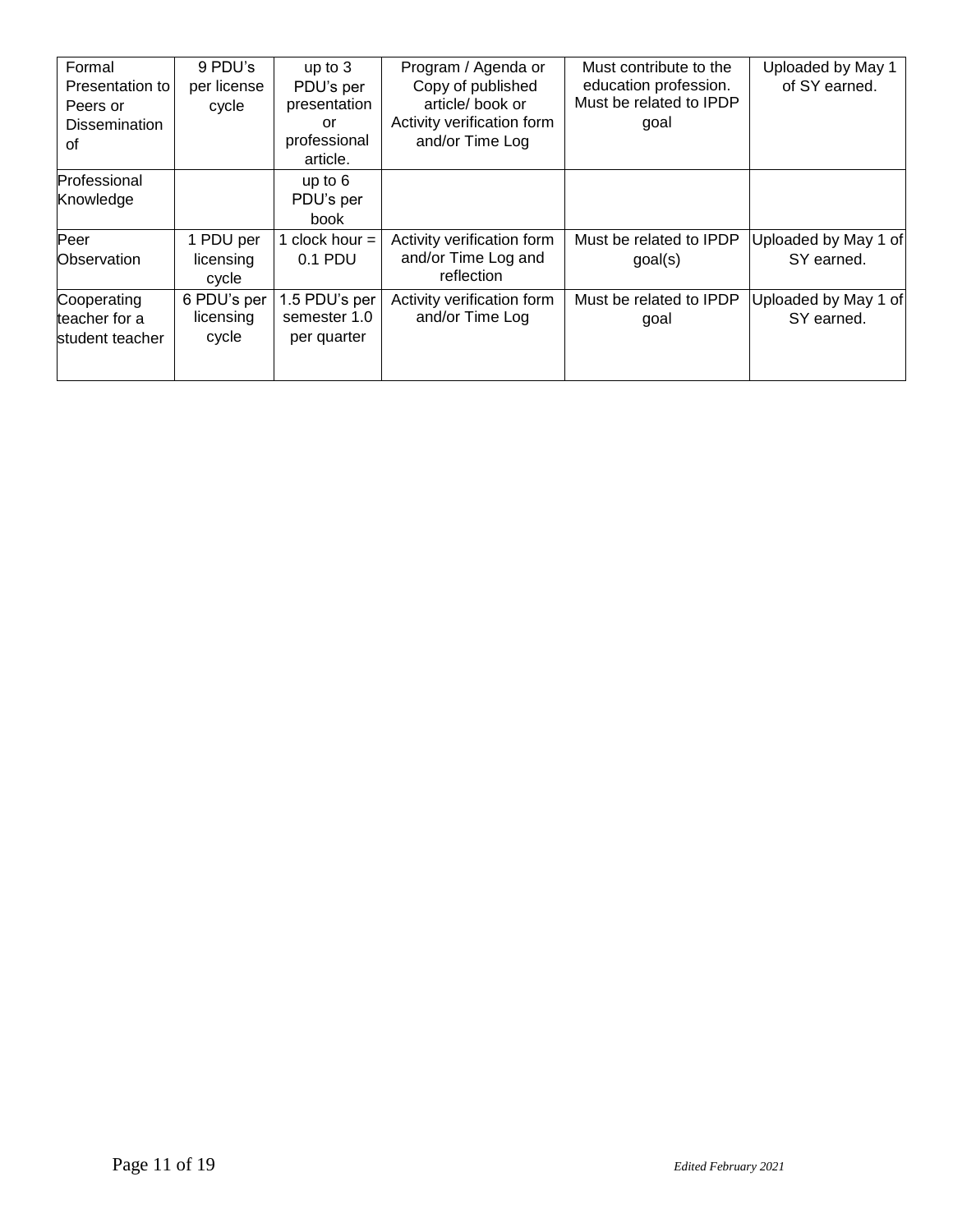## **Appendix C**

#### **Individual Professional Development Plan Rubric Criteria**

#### **Rubric Criteria**:

The following criteria are used to evaluate the Individual Professional Development Plan (IPDP). The criteria are interpreted in reference to the area(s) of licensure for which renewal is sought.

- 1. IPDP goals are focused and purposeful, as well as being based on one of the Professional Development Domains.
	- $\Box$  Yes  $\Box$  No
- 2. IPDP goals are designed to enhance the educator's knowledge and professional capacity.
	- $\Box$  Yes  $\Box$  No
- 3. IPDP goals are designed to enhance student learning.
	- $\Box$  Yes  $\Box$  No
- 4. IPDP goals are aligned with District and/or building goals.
	- $\Box$  Yes  $\Box$  No

#### **Overall review**:

☐ Approved

 $\Box$  Returned for Revision (please read comments and revise return to committee within 4 weeks) no later than the last LPDC meeting of the school year which is generally held in mid-May.

Comments: (Reason for returning for revision)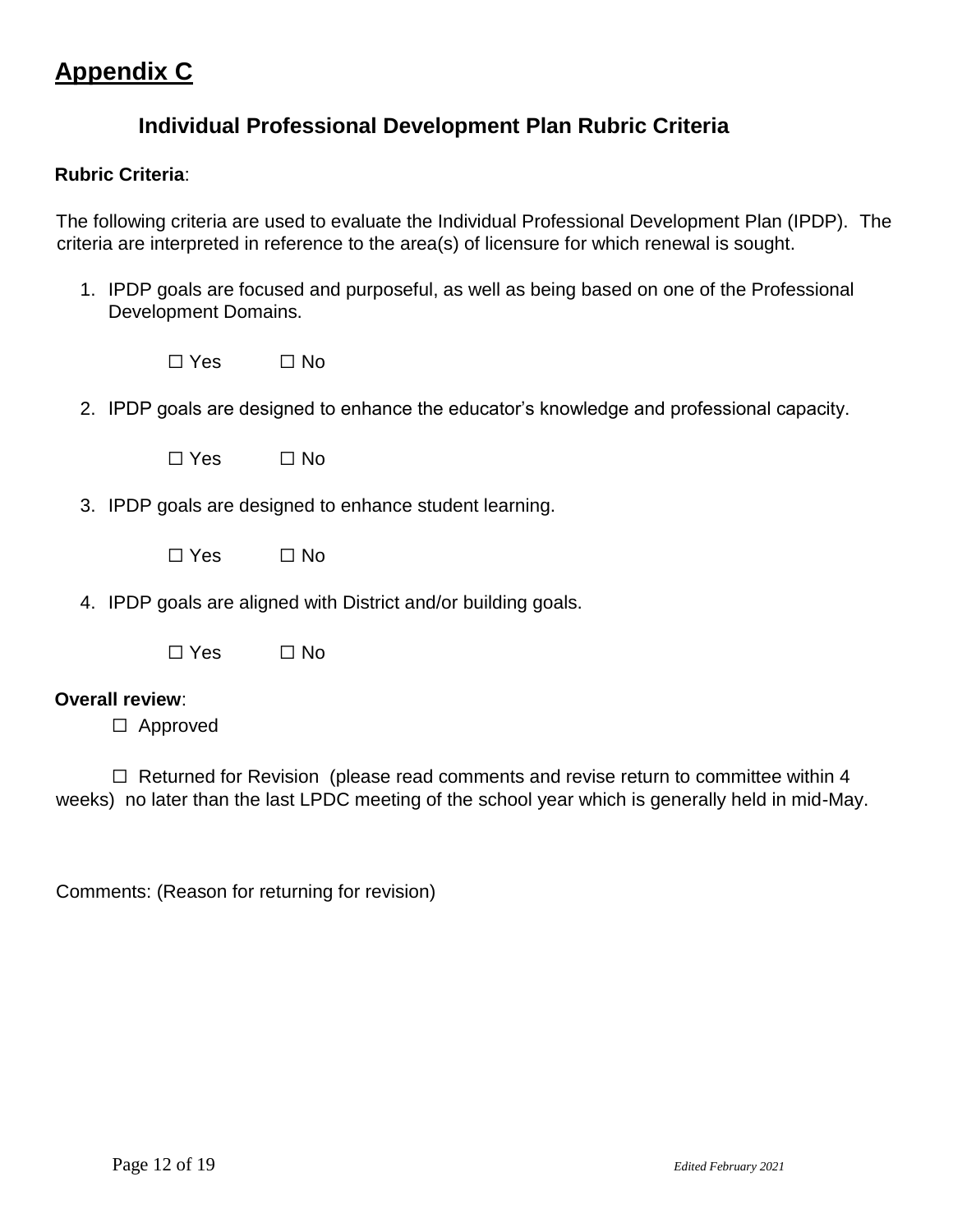### **Goal Writing Resource**

#### **1. Determining the need for your goal**

Rather than randomly choosing professional development, educators are encouraged to develop a meaningful plan for engaging in professional growth. Thoughtful reflection on the educator's part should result in a quality working plan that will guide educators on their career path from developing, to skilled to accomplished teaching. Trotwood-Madison educators are encouraged to move to *Data Driven Goal Setting* as opposed to *Course Driven Goal Setting.*

The Ohio Department of Education handbook, Standards for Ohio Educators, contains an excellent needs assessment on page 79 that will allow teachers to consider their own strengths and weaknesses to choose an area to focus their professional development. (The ODE website has Ohio Educator's Standards online.) The Standards Reference book outlines five steps to goal writing on pages 92 to 97.

- Step 1: Examine the Data
- Step 2: Determine the Learning Priorities
- Step 3: Align Initiatives
- Step 4: Develop Implementation Strategies
- Step 5: Monitor, Assess and Reflect

Other needs assessments might include student data, student or teacher reflection, teacher observations or other activities that help the teacher determine areas of professional growth.

#### **2. Writing your goal**

The Ohio Department of Education has published seven standards for educators that guide professional growth. Teachers are encouraged to refer to the handbook, Standards for Ohio Educators, as they focus on the development of their goals. Pages 14 through 38 contain a thorough explanation of each standard as well as indicators of proficient, accomplished and distinguished performance for each standard.

All goals should be stated as professional learning goals and have the three following parts:

- An action/learning verb
- The area in which you plan the improvement
- The action you plan to take to improvement student achievement

The template on the next page could be helpful as you write your goal. Select one from each column, mixing and matching as necessary.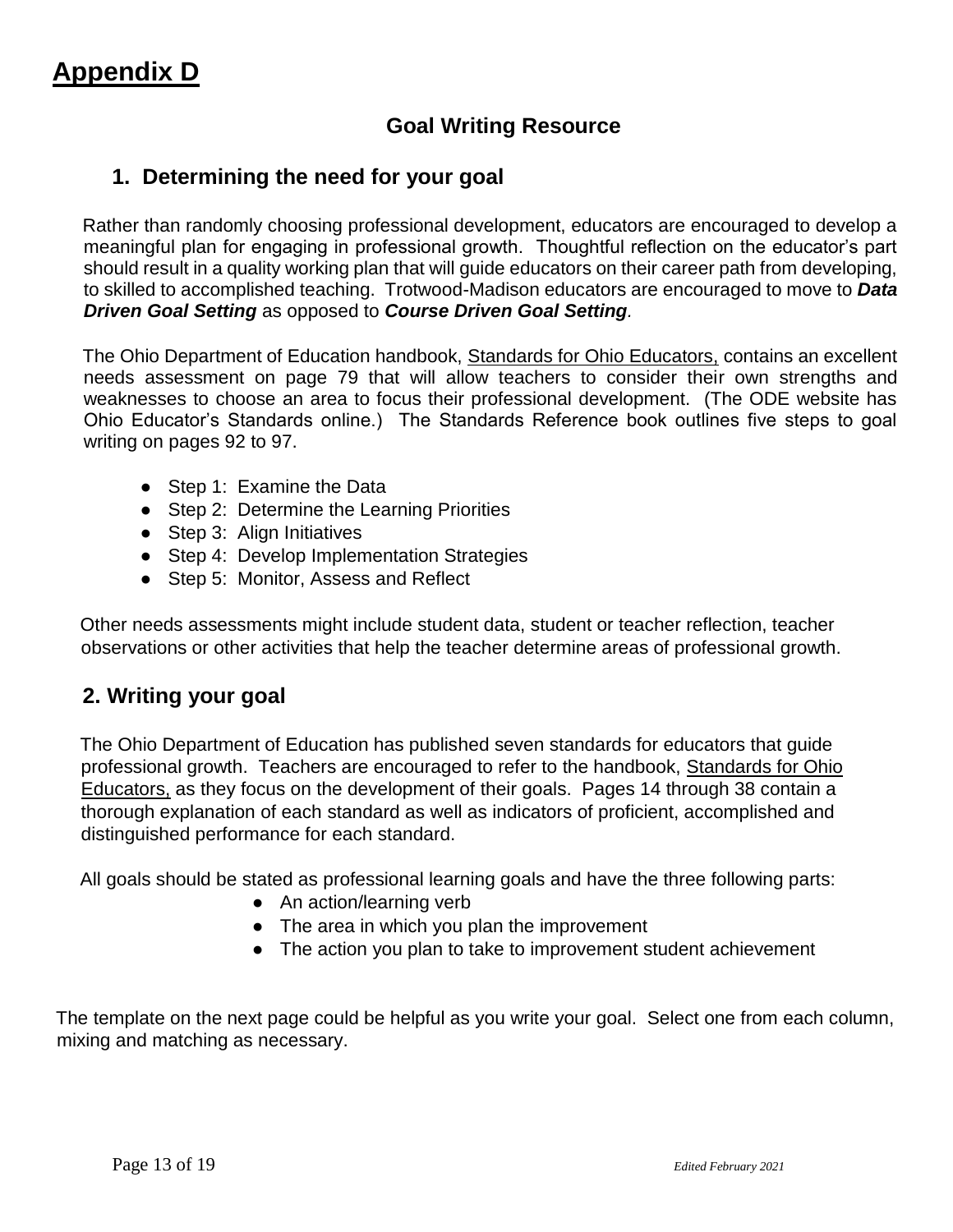# **Goal Writing Resource**

| I will:                  | In What Area:                                     | <b>And Then:</b>  |
|--------------------------|---------------------------------------------------|-------------------|
| Become knowledgeable     | A method (example:                                | Implement         |
| about                    | cooperative learning)                             |                   |
| Read widely about        | A program (example: history<br>day)               | Modify curriculum |
| Learn about              | A discipline (example,<br>science)                | Develop/ design   |
| Study theory/practice of | A population (example,<br>gifted/ ADHD)           | Use               |
| Become skillful at       | An organizational pattern<br>(example, multi-age) | Incorporate       |
| Gain an understanding of | An area (example, school<br>reform)               | Apply             |
|                          | A curriculum area (example,                       |                   |
|                          | music)                                            |                   |

**I** will **in and then** *n* 

#### **So that student achievement will be increased.**

- 3. Examples of well written goals:
	- I will become knowledgeable about the Response to Intervention Process (RTI) in order to effectively implement various intervention strategies in my classroom so that student achievement increases by one year.
	- I will become skillful at creating standards based formative and summative assessments in social studies and implement their use to evaluate daily lessons and modify instruction to meet students' needs and increase student achievement.
- 4. Examples of unacceptable goals:
	- I want to get my master's degree so my students will increase their learning
	- I will complete my TESOL endorsement so that my ELL students will achieve better.
	- I will go to CSS meetings and learn about improving my practice so that student achievement will increase.
	- I will work with a student teacher so that student achievement will increase.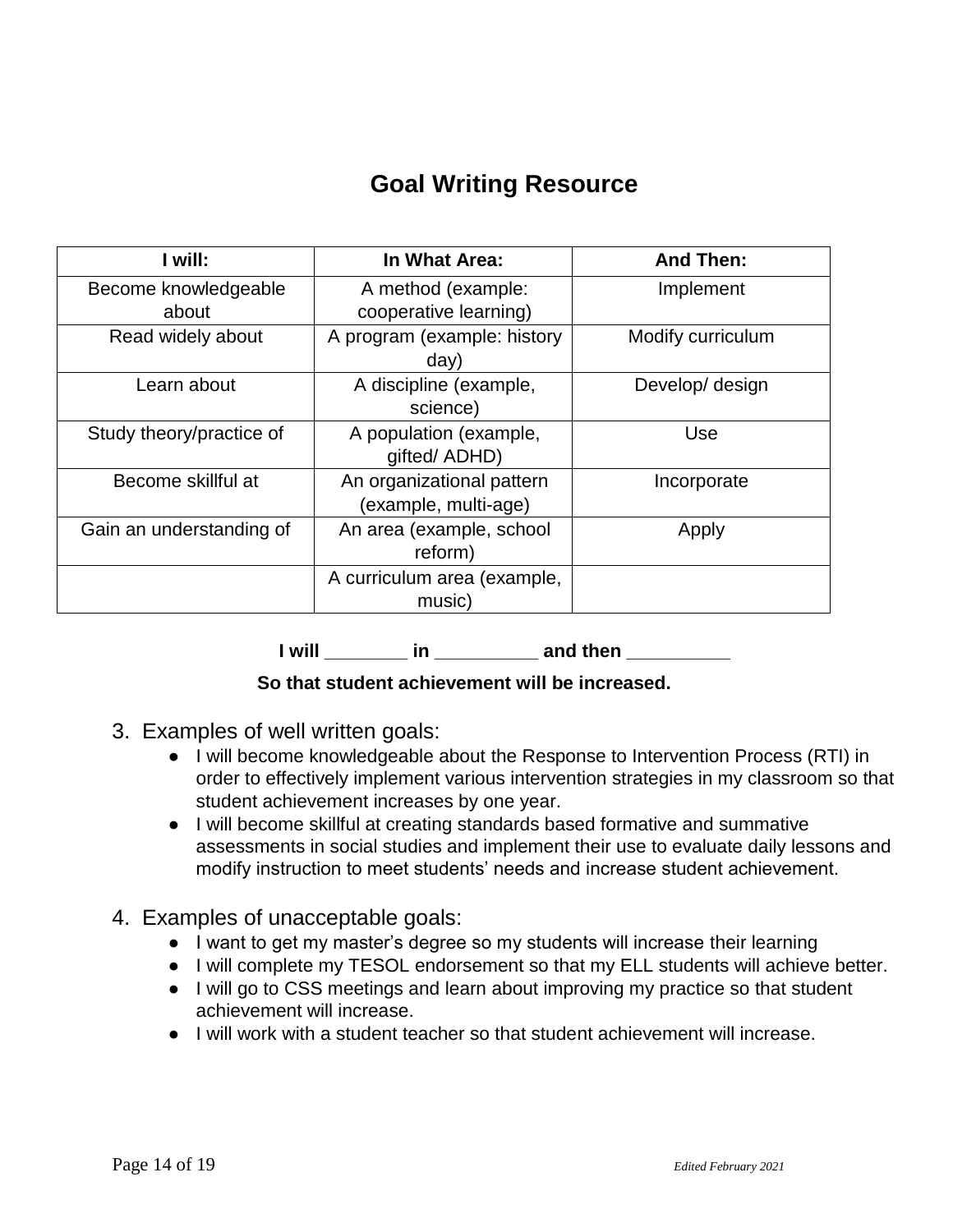# **Appendix E**

### **Appeals Process**

Article 26.06

A. In the event a LPDC decides to reject an IPDP, such decision shall be communicated in writing to the affected employee within fourteen (14) calendar days of review. Such communication shall include a brief statement as to why the IPDP is being rejected.

B. Likewise, in the event a LPDC decides that an employee has not successfully completed his/her IPDP, such decision shall be communicated in writing to the affected employee within fourteen (14) calendar days. Such communication shall include a brief statement as to why the LPDC does not believe the IPDP has been successfully completed.

C. In either event, the affected employee may request in writing to appear before the LPDC to seek a reconsideration of the LPDC's decision. Such request must be made in writing to the chairperson of the LPDC within fourteen (14) days of the employee receiving notice of the LPDCs decision. A meeting between the affected employee and the LPDC will be arranged by the LPDC chairperson within fourteen (14) days of receipt of the request for an appearance. At that meeting, the employee shall be given a reasonable amount of time to speak with and question the committee. At the end of such time, the LPDC will issue its final determination to either sustain or reverse its earlier decision.

D. Provided the affected employee has utilized the internal appeals process established above, the affected employee may appeal an adverse decision to the Ohio Department of Education. Such appeal must be in writing, copied to the LPDC chairperson, and submitted within fourteen (14) days of receipt of the LPDC's final determination.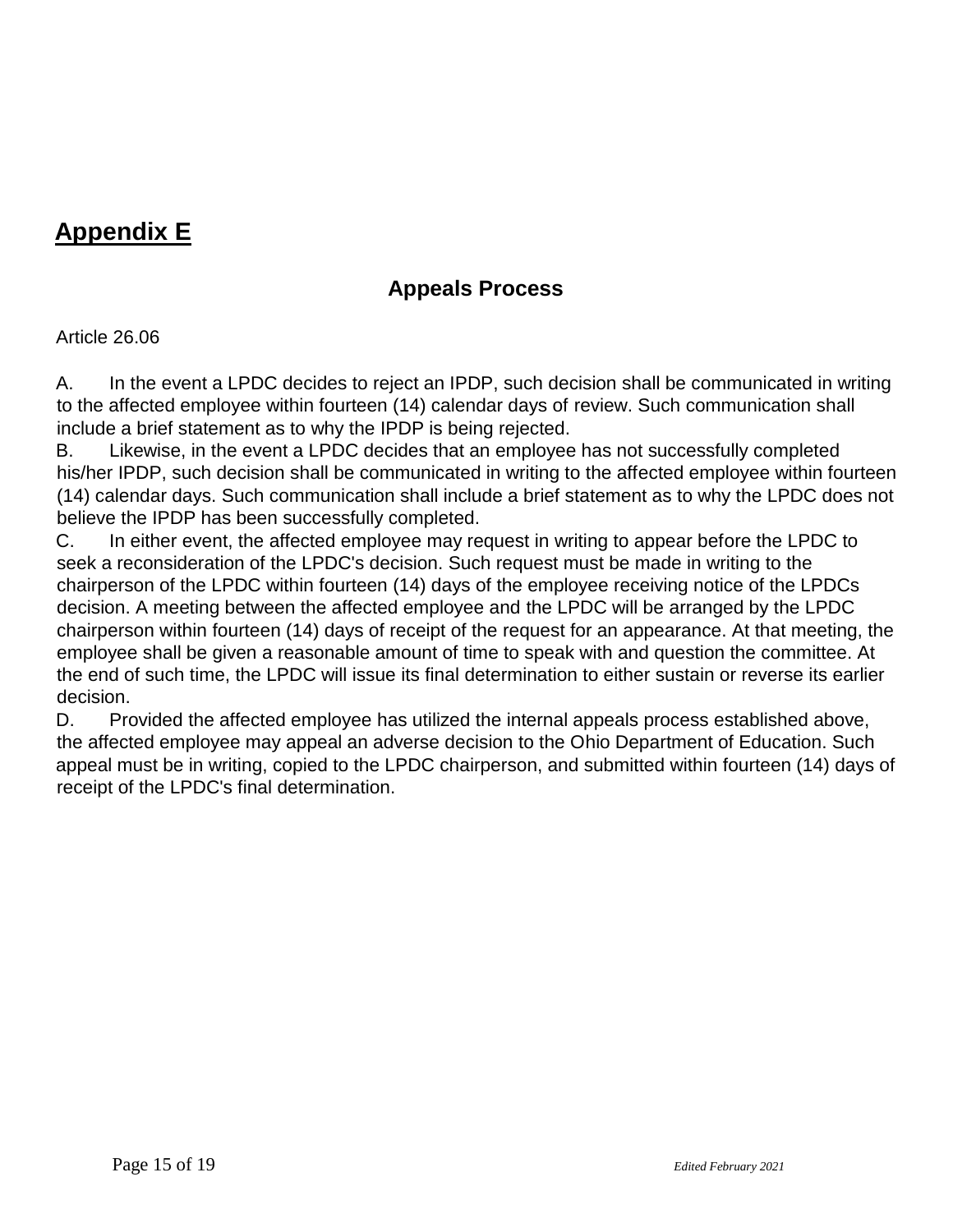# **Appendix F**

# **Equivalent Professional Development Activity Time Log**

| <b>Date</b> | <b>Activity Type</b> | <b>Description</b> | <b>Contact Hours</b> | <b>Verification</b><br><b>Signature</b> |
|-------------|----------------------|--------------------|----------------------|-----------------------------------------|
|             |                      |                    |                      |                                         |
|             |                      |                    |                      |                                         |
|             |                      |                    |                      |                                         |
|             |                      |                    |                      |                                         |
|             |                      |                    |                      |                                         |
|             |                      |                    |                      |                                         |
|             |                      |                    |                      |                                         |
|             |                      |                    |                      |                                         |
|             |                      |                    |                      |                                         |
|             |                      |                    |                      |                                         |
|             |                      |                    |                      |                                         |
|             |                      |                    |                      |                                         |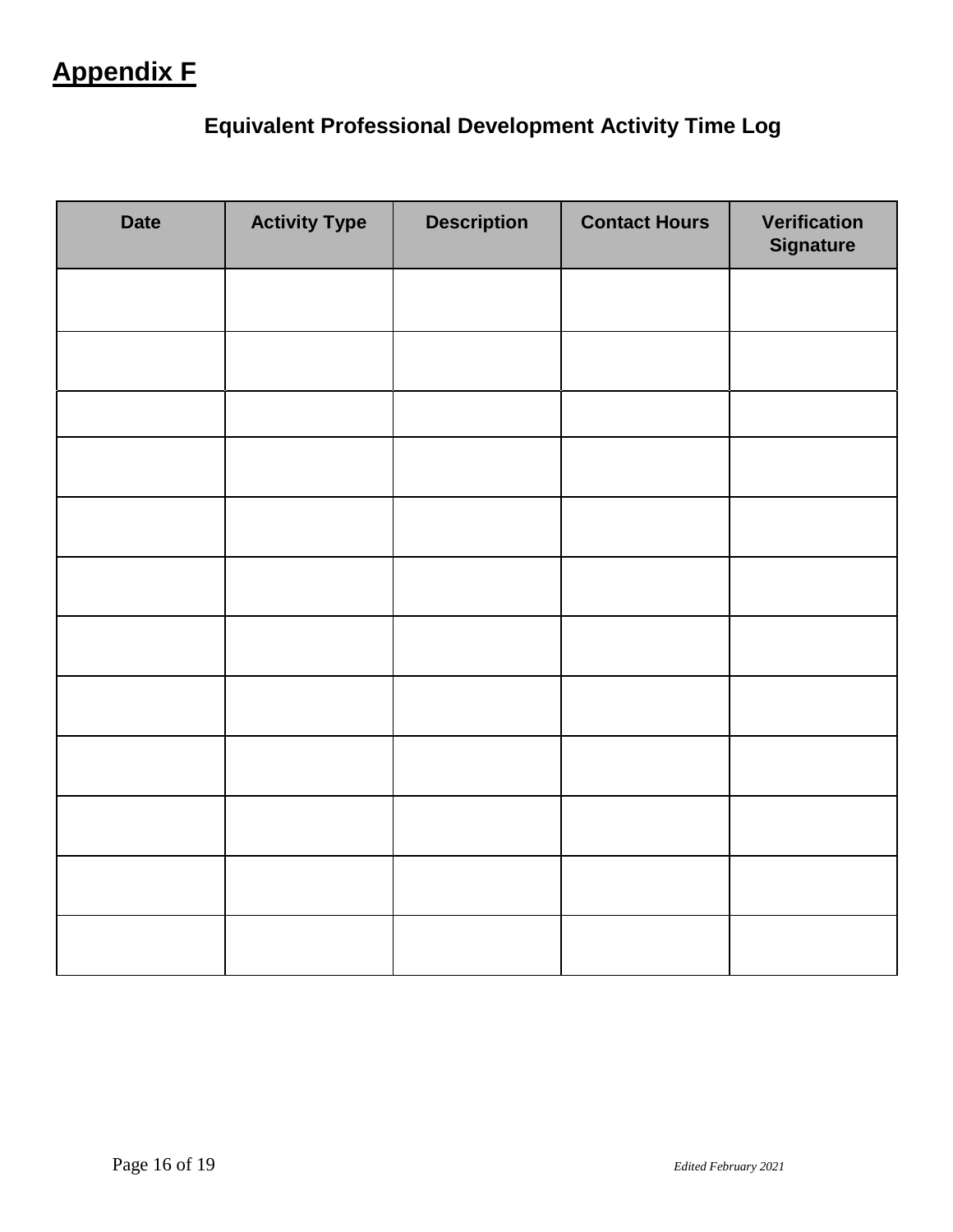## **Conversion Chart for PROFESSIONAL DEVELOPMENT**

| <b>Semester</b> | Quarter        | PDU's                    | <b>Clock</b> |
|-----------------|----------------|--------------------------|--------------|
| <b>Hours</b>    | <b>Hours</b>   |                          | (Contact)    |
|                 |                |                          | <b>Hours</b> |
|                 |                | 1                        | 10           |
|                 | 1              | $\overline{2}$           | 20           |
| 1               |                | 3                        | 30           |
|                 | $\overline{2}$ | $\overline{\mathcal{A}}$ | 40           |
|                 |                | 5                        | 50           |
| $\overline{2}$  | 3              | 6                        | 60           |
|                 |                | $\overline{7}$           | 70           |
|                 | 4              | 8                        | 80           |
| 3               |                | 9                        | 90           |
|                 | 5              | 10                       | 100          |
|                 |                | 11                       | 110          |
| 4               | 6              | 12                       | 120          |
|                 |                | 13                       | 130          |
|                 | $\overline{7}$ | 14                       | 140          |
| 5               |                | 15                       | 150          |
|                 | 8              | 16                       | 160          |
|                 |                | 17                       | 170          |
| 6               | 9              | 18                       | 180          |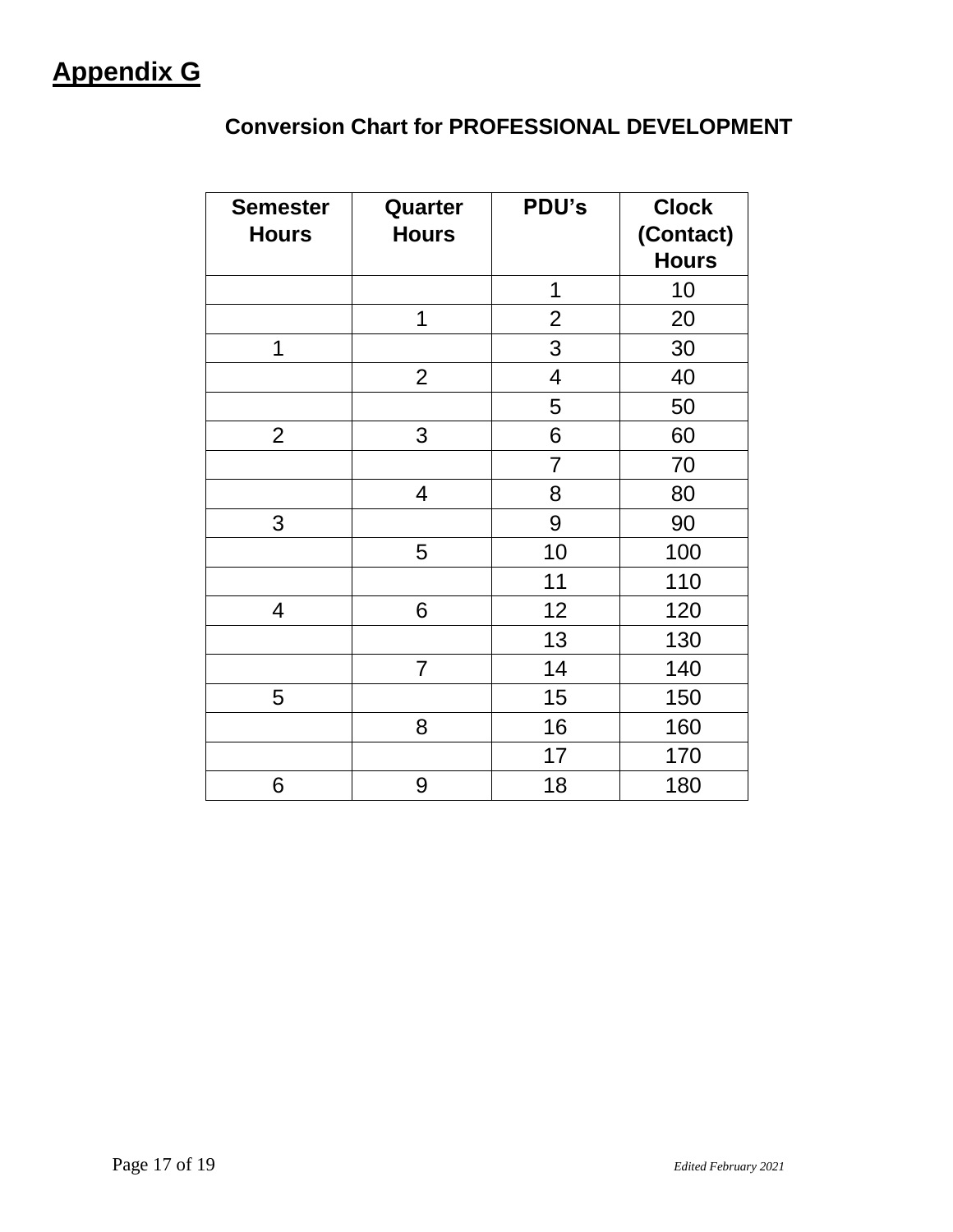# **Appendix H**

**\*Upload this document with your IPDP when transferring from another District.**